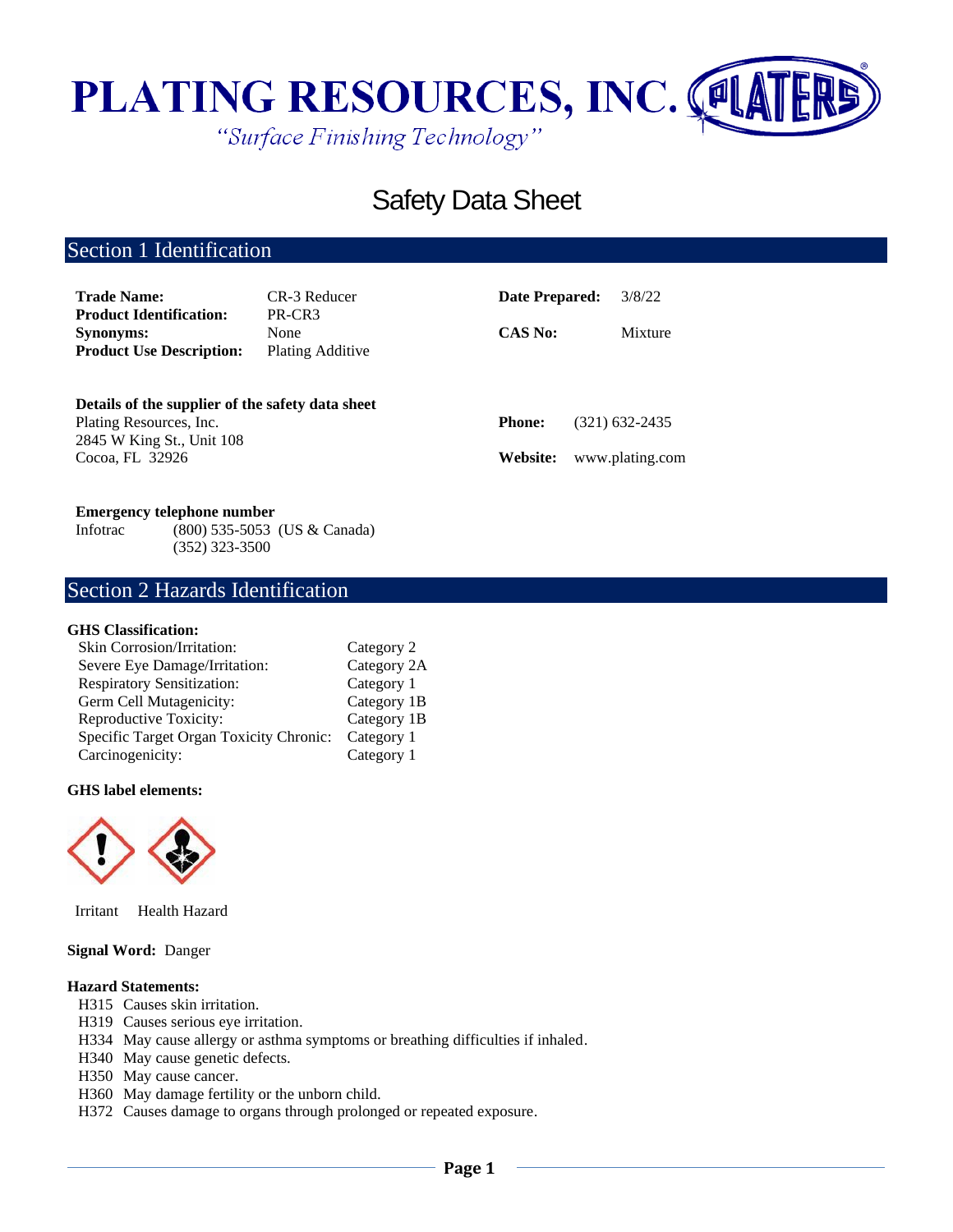#### **Precautionary Statements:**

### **Prevention**

- P201 Obtain special instructions before use.
- P202 Do not handle until all safety precautions have been read and understood.
- P260 Do not breathe mist, vapours or spray.
- P264 Wash skin thoroughly after handling.
- P280 Wear protective gloves/protective clothing/eye protection/face protection.
- P284 Wear respiratory protection.

### **Response**

- P302 + P352 IF ON SKIN: wash with plenty of soap and water.
- P304 + P340 IF INHALED: Remove victim to fresh air and Keep at rest in a position comfortable for breath

P305 + P351 + P338 IF IN EYES: Rinse cautiously with water for several minutes. Remove contact lenses, if present and easy to do. Continue rinsing.

- P308 + P313 IF exposed or concerned: Get medical advice/attention.
- P332 + P313 IF SKIN irritation occurs: Get medical advice/attention.
- P337 + P313 IF eye irritation persists: Get medical advice/attention.
- P342 + P311 IF experiencing respiratory symptoms: call a POISON CENTER or doctor/physician.
- P362 + P364 Take off contaminated clothing and wash before reuse

### **Storage**

P405 Store locked up.

### **Disposal**

P501 Dispose of contents/container to an approved waste disposal plant.

### **Hazards Not Otherwise Classified (HNOC):**

None.

### **Additional Information:**

None.

### Section 3 Composition

| <b>Chemical Name</b>           | Common name and synonyms | $CAS \#$ | $\%$    |
|--------------------------------|--------------------------|----------|---------|
| Proprietary Component 1        |                          |          | $1 - 5$ |
| <b>Proprietary Component 2</b> |                          |          | $1 - 5$ |
| Proprietary Component 3        |                          |          |         |
| Proprietary Component 4        |                          |          |         |

## Section 4 First Aid

### **General:**

Move out of dangerous area. Perform first aid measures as indicated. Seek medical attention and show this safety data sheet to attending physician.

### **Inhalation:**

Move to fresh air and keep at rest in a position comfortable for breathing. If breathing difficulty occurs or persists seek medical attention. If not breathing give artificial respiration and seek immediate medical attention.

### **Skin contact:**

Immediately flush exposed skin with water for at least 15 minutes while removing contaminated clothing and/or shoes. Thoroughly wash with soap and water. Seek medical attention if irritation develops or persists.

### **Eye contact:**

Immediately flush eyes with water for at least 15 minutes, lifting the upper and lower eyelids intermittently. Check for and remove any contact lenses if easy to do. Seek medical attention if irritation develops or persists.

### **Ingestion:**

Rinse mouth with water. Do not induce vomiting. Seek immediate medical attention.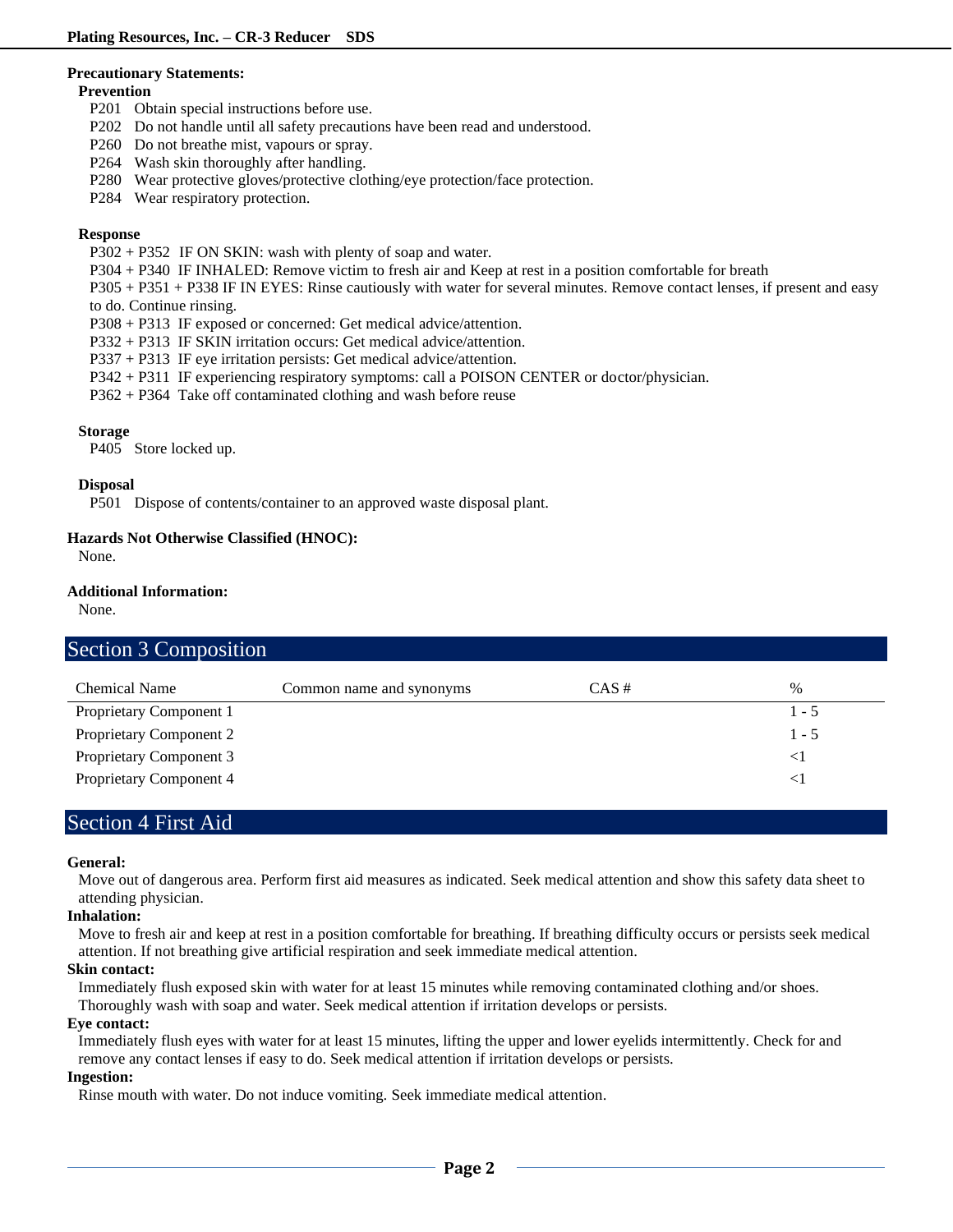### **Most important symptoms and effects both acute and delayed:**

No information available.

#### **Indication of any immediate medical attention and special treatment needed:**

No information available.

### Section 5 Fire Fighting Measures

### **Suitable Extinguishing Media:**

Use extinguishing media suitable for surrounding fire or source of fire. Use water spray to cool fire exposed containers.

### **Unsuitable Extinguishing Media:**

No information available.

### **Specific hazards developing from the chemical:**

In fire conditions product may decompose producing chromium fumes.

### **Precautions for firefighters:**

No information available.

### **Firefighting Instructions:**

No information available.

### **Protection During Firefighting:**

Wear full protective gear and full face pressure demand self-contained breathing apparatus.

### **Other information:**

No additional information available.

### Section 6 Accidental Release Measures

### **Personal precautions, protective equipment and emergency procedures:**

Avoid direct contact with skin, eyes and clothing. Avoid inhalation of mist, vapor or dust. Wear appropriate personal protective equipment as outlined in Section 8 of this SDS.

#### **Environmental precautions:**

Prevent further leakage or spillage if safe to do so. Contain spilled material and prevent run-off onto ground or into water sources or sewers.

### **Methods and material for containment and cleaning up:**

Absorb on inert material and place in containers for disposal. Dispose of spilled/collected material in accordance with all federal, state and local regulations.

## Section 7 Handling and Storage

### **Precautions for safe handling:**

Avoid contact with skin and eyes. Avoid inhalation of mist, vapor and dust. Ensure adequate ventilation. Do not eat, drink or smoke while handling. Wear appropriate personal protective equipment as outlined in Section 8 of this SDS.

### **Conditions for safe storage, including any incompatibilities:**

Store in original container. Keep container tightly closed. Store at room temperature (50-90 F) in a dry well-ventilated area.

### Section 8 Exposure Controls/Personal Protection

| <b>Exposure limits:</b>        |                                     |                      |                                                |                       |
|--------------------------------|-------------------------------------|----------------------|------------------------------------------------|-----------------------|
| Ingredient                     | Data Source                         | <b>Exposure Form</b> | <b>Exposure Value</b>                          | <b>Exposure Notes</b> |
| Proprietary Component 3        | <b>ACGIH TLV</b>                    | <b>TWA</b>           | $2 \text{ mg/m}$                               | inhalable fraction    |
|                                | CAL/OSHA                            |                      | $5 \text{ mg/m}$                               |                       |
|                                | <b>OSHA PEL</b>                     |                      | $15 \text{ mg/m}$                              | total dust            |
| Proprietary Component 1        | <b>ACGIH TLV</b>                    | <b>TWA</b>           | $2 \text{ mg/m}$                               |                       |
| <b>Proprietary Component 2</b> | <b>ACGIH TLV</b><br><b>OSHA PEL</b> |                      | Not Established<br>Not Established             |                       |
| Proprietary Component 4        | <b>ACGIH TLV</b><br><b>OSHA PEL</b> | <b>TWA</b><br>8h TWA | $0.05 \text{ mg/m}$ 3<br>$0.05 \text{ mg/m}$ 3 |                       |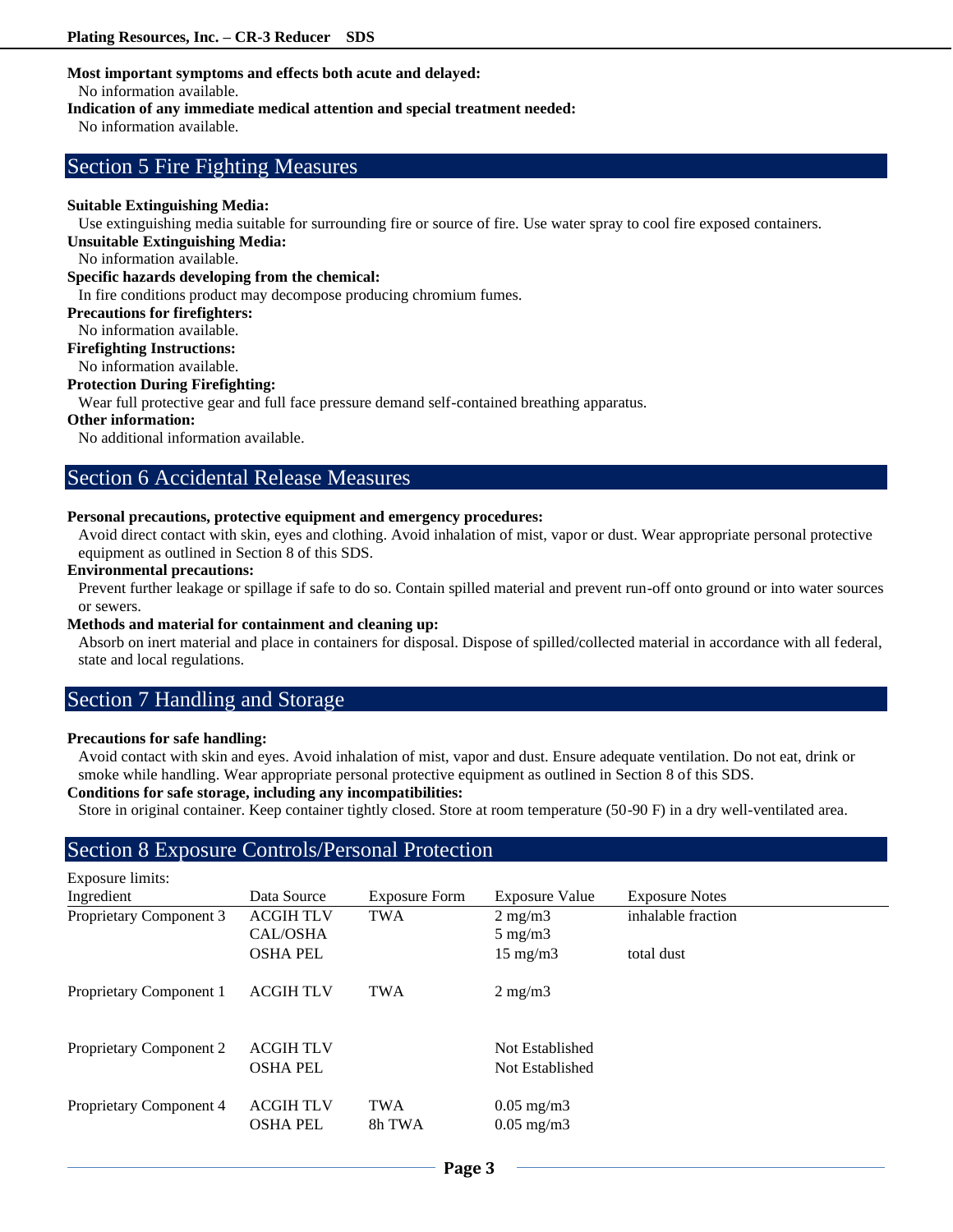### **Appropriate Engineering Controls:**

Use local and/or general exhaust ventilation to maintain airborne concentrations below irritating levels or exposure limits. An eyewash and safety shower should be available in the work area.

### **Individual protection measures:**

### **Eye/face protection:**

Safety glasses or chemical goggles should be worn when handling this material.

**Skin protection:** 

### **Hand Protection:**

Wear chemical resistant gloves when handling.

### **Other:**

Wear chemical resistant apron when handling.

### **Respiratory Protection:**

Wear respiratory protection if mist or vapor is produced, while using this material.

#### **General hygiene considerations:**

Follow good hygiene and safety practice. Wash hands and exposed skin before breaks and at the end of the work day. Do not eat, drink or smoke while handling this material. Do not wear contaminated or dirty clothing home from the work-site. Launder contaminated or dirty clothing before reuse.

### **Additional information:**

No additional information available.

### Section 9 Physical and Chemical Properties

| <b>Appearance</b>                | Orange Liquid  |
|----------------------------------|----------------|
| Odor                             | Not available. |
| <b>Odor threshold</b>            | Not available. |
| pН                               | Not available. |
| <b>Melting/freezing point</b>    | Not available. |
| <b>Initial boiling point</b>     | Not available. |
| <b>Flash point</b>               | Not available. |
| <b>Evaporation rate</b>          | Not available. |
| <b>Flammability (solid, gas)</b> | Not available. |
| <b>Lower flammability limit</b>  | Not available. |
| <b>Upper flammability limit</b>  | Not available. |
| Lower explosive limit            | Not available. |
| <b>Upper explosive limit</b>     | Not available. |
| Vapor pressure                   | Not available. |
| Vapor density                    | Not available. |
| <b>Relative density</b>          | Not available. |
| Solubility in water              | Complete       |
| <b>PC:</b> n-octanol/water       | Not available. |
| <b>Auto-Ignition temperature</b> | Not available. |
| <b>Decomposition temperature</b> | Not available. |
| <b>Viscosity</b>                 | Not available. |
| <b>Density</b>                   | Not available. |
| <b>Specific gravity</b>          | 1.03           |
|                                  |                |

## Section 10 Stability and Reactivity

| <b>Reactivity:</b>             | Not reactive under normal use conditions.                                            |
|--------------------------------|--------------------------------------------------------------------------------------|
| <b>Chemical stability:</b>     | Material is stable under normal handling and storage conditions.                     |
| <b>Hazardous reactions:</b>    | Hazardous polymerization will not occur under normal handling and storage.           |
| Conditions to avoid:           | Avoid excessive heating, freezing and chemical contamination.                        |
| <b>Decomposition products:</b> | No decomposition products are expected under normal storage and handling conditions. |
| Incompatible materials:        | Avoid contact with reducing agents, metals, organic materials and excessive heat.    |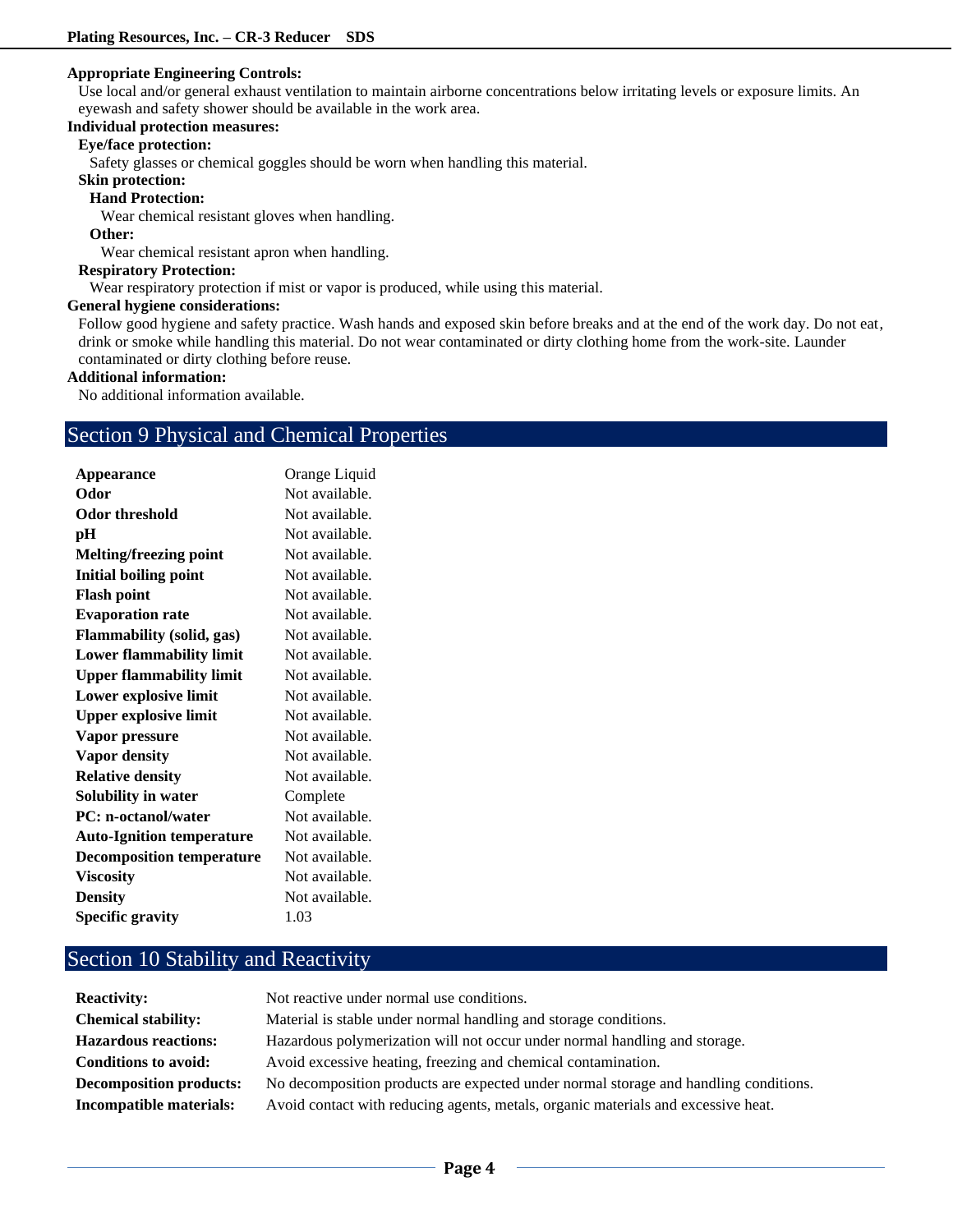## Section 11 Toxicological Information

### **Information on the likely routes of exposure:**

### **Inhalation:**

No information available.

### **Skin Contact:**

This material may be irritating to the skin.

### **Eye Contact:**

This material may be irritating to the eyes and may cause damage.

### **Ingestion:**

No information available.

### **Symptoms related to the physical, chemical and toxicological characteristics:**

No information available.

### **Delayed and chronic effects:**

No information available.

### **Numerical measures of toxicity:**

| Components                      | Exposure   | Species | Dose                             | <b>Notes</b> |
|---------------------------------|------------|---------|----------------------------------|--------------|
| <b>Proprietary Component 4:</b> |            |         |                                  |              |
| LD50                            | Oral       | Rat     | $50 \frac{\text{mg}}{\text{kg}}$ |              |
| <b>Proprietary Component 1:</b> |            |         |                                  |              |
| LD50                            | Oral       | Rat     | $430 \text{ mg/kg}$              |              |
| LC50                            | Inhalation | Rat     | $1.11 \text{ mg}/1$              | 1 hour       |
| <b>Proprietary Component 3:</b> |            |         |                                  |              |
| LD50                            | Oral       | Rat     | $3450$ mg/kg                     |              |
| LD50                            | Dermal     | Rabbit  | $>2000$ mg/kg                    |              |
| LDC <sub>0</sub>                | Inhalation | Rat     | $>2$ mg/l                        | 4 hours      |
| <b>Proprietary Component 2:</b> |            |         |                                  |              |
| LD50                            | Oral       | Rat     | No Data Available                |              |
| LD50                            | Dermal     | Rabbit  | No Data Available                |              |
| LDC <sub>0</sub>                | Inhalation | Rat     | No Data Available                |              |

### **Toxicological effects:**

| <b>Acute Toxicity:</b>                                      |
|-------------------------------------------------------------|
| Mixture:                                                    |
| No information available.                                   |
| <b>Skin Corrosion/Irritation:</b>                           |
| Mixture:                                                    |
| No information available.                                   |
| <b>Serious Eye Damage/Irritation:</b>                       |
| Mixture:                                                    |
| No information available.                                   |
| <b>Respiratory sensitization:</b>                           |
| Mixture:                                                    |
| This material may cause respiratory sensitization.          |
| <b>Skin sensitization:</b>                                  |
| Mixture:                                                    |
| No information available.                                   |
| Germ cell mutagenicity:                                     |
| Mixture:                                                    |
| This material may be a germ cell mutagen.                   |
| Carcinogenicity:                                            |
| Mixture:                                                    |
| This product is considered to be a potential carcinogen by: |
| NTP: Yes                                                    |
| OSHA: No                                                    |
| <b>IARC</b> : Yes                                           |
|                                                             |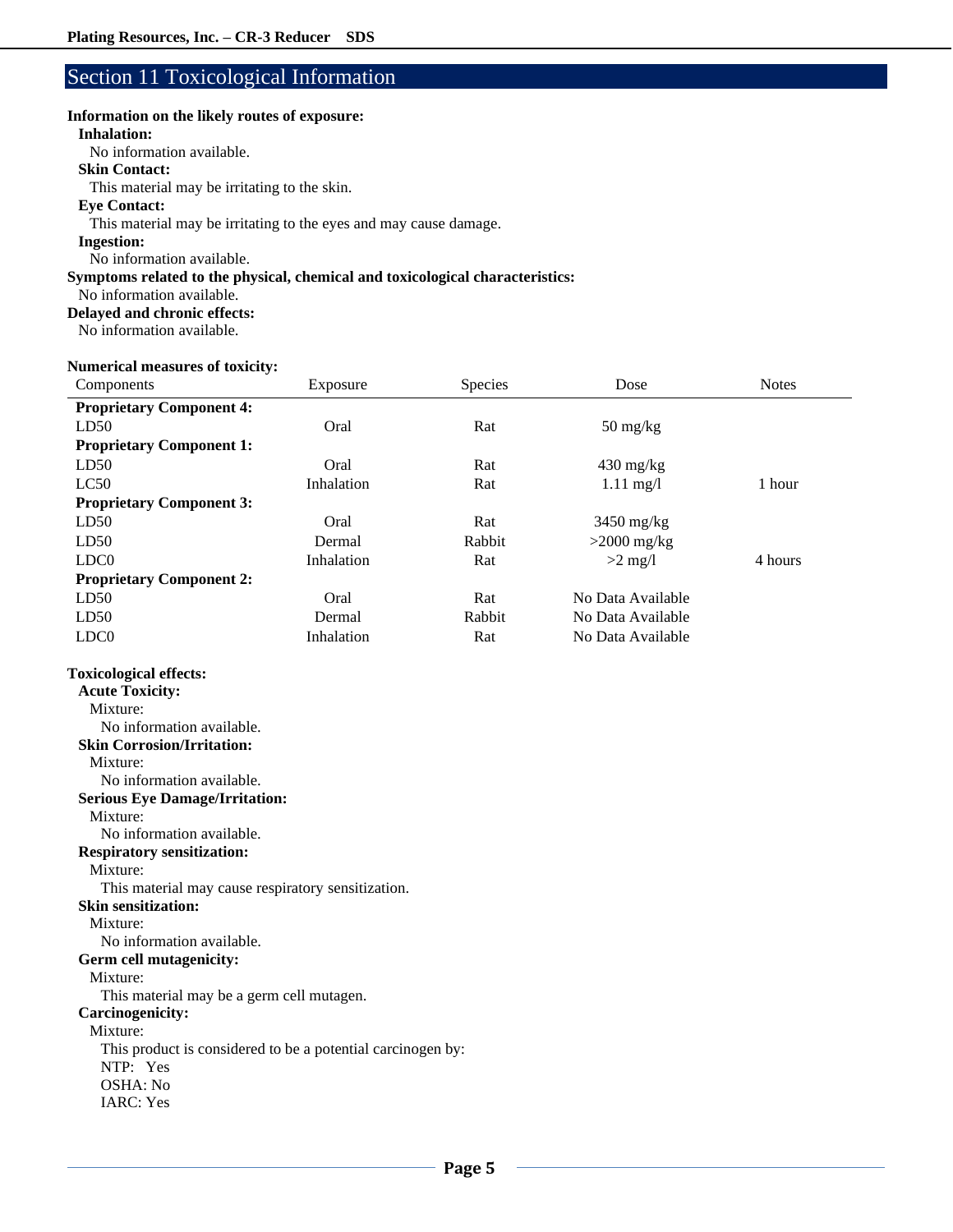### **Reproductive toxicity:**

#### Mixture:

This product is known to cause reproductive and developmental effects.

**STOT-single exposure:**

#### Mixture:

No information available.

**STOT-repeated exposure:**

Mixture:

This material may cause damage to organs through prolonged or repeated exposure.

### **Aspiration hazard:**

Mixture:

This product is not an aspiration hazard.

**Additional information:**

None.

## Section 12 Ecological Information

### **Ecotoxicity:**

No information available.

### **Numerical measures of ecotoxicity:**

| Components                        | Type        | Species                    | Dose              | <b>Notes</b> |
|-----------------------------------|-------------|----------------------------|-------------------|--------------|
| <b>Proprietary Component 4:</b>   |             |                            |                   |              |
| Fish                              | LC50        |                            | No Data Available |              |
| Invertebrates                     | EC50        |                            | No Data Available |              |
| Algae                             | EC50        |                            | No Data Available |              |
| <b>Proprietary Component 1:</b>   |             |                            |                   |              |
| Fish                              | LC50        |                            | No Data Available |              |
| Invertebrates                     | <b>EC50</b> |                            | No Data Available |              |
| Algae                             | EC50        |                            | No Data Available |              |
| <b>Proprietary Component 3:</b>   |             |                            |                   |              |
| Fish                              | LC50        | <b>Pimephales Promelas</b> | $627$ mg/l        |              |
| Invertebrates                     | <b>EC50</b> | Ceriodaphnia Dubia         | $113$ mg/l        |              |
| Algae                             | <b>EC50</b> | Chlorella Pyrenoidosa      | $10 \text{ mg}/l$ |              |
| <b>Proprietary Component 2:</b>   |             |                            |                   |              |
| Fish                              | LC50        |                            | No Data Available |              |
| Invertebrates                     | <b>EC50</b> |                            | No Data Available |              |
| Algae                             | <b>EC50</b> |                            | No Data Available |              |
| Persistence and degradability:    |             |                            |                   |              |
| Mixture:                          |             |                            |                   |              |
| No information available.         |             |                            |                   |              |
| <b>Bioaccumulative potential:</b> |             |                            |                   |              |
| Mixture:                          |             |                            |                   |              |
| No information available.         |             |                            |                   |              |
| <b>Mobility in soil:</b>          |             |                            |                   |              |
| Mixture:                          |             |                            |                   |              |
| No information available.         |             |                            |                   |              |
| Other adverse effects:            |             |                            |                   |              |
| Mixture:                          |             |                            |                   |              |
| No information available.         |             |                            |                   |              |
| <b>Additional information:</b>    |             |                            |                   |              |
| No information available.         |             |                            |                   |              |
|                                   |             |                            |                   |              |

## Section 13 Disposal Considerations

### **Disposal instructions:**

Dispose of material in accordance with all federal, state and local regulations.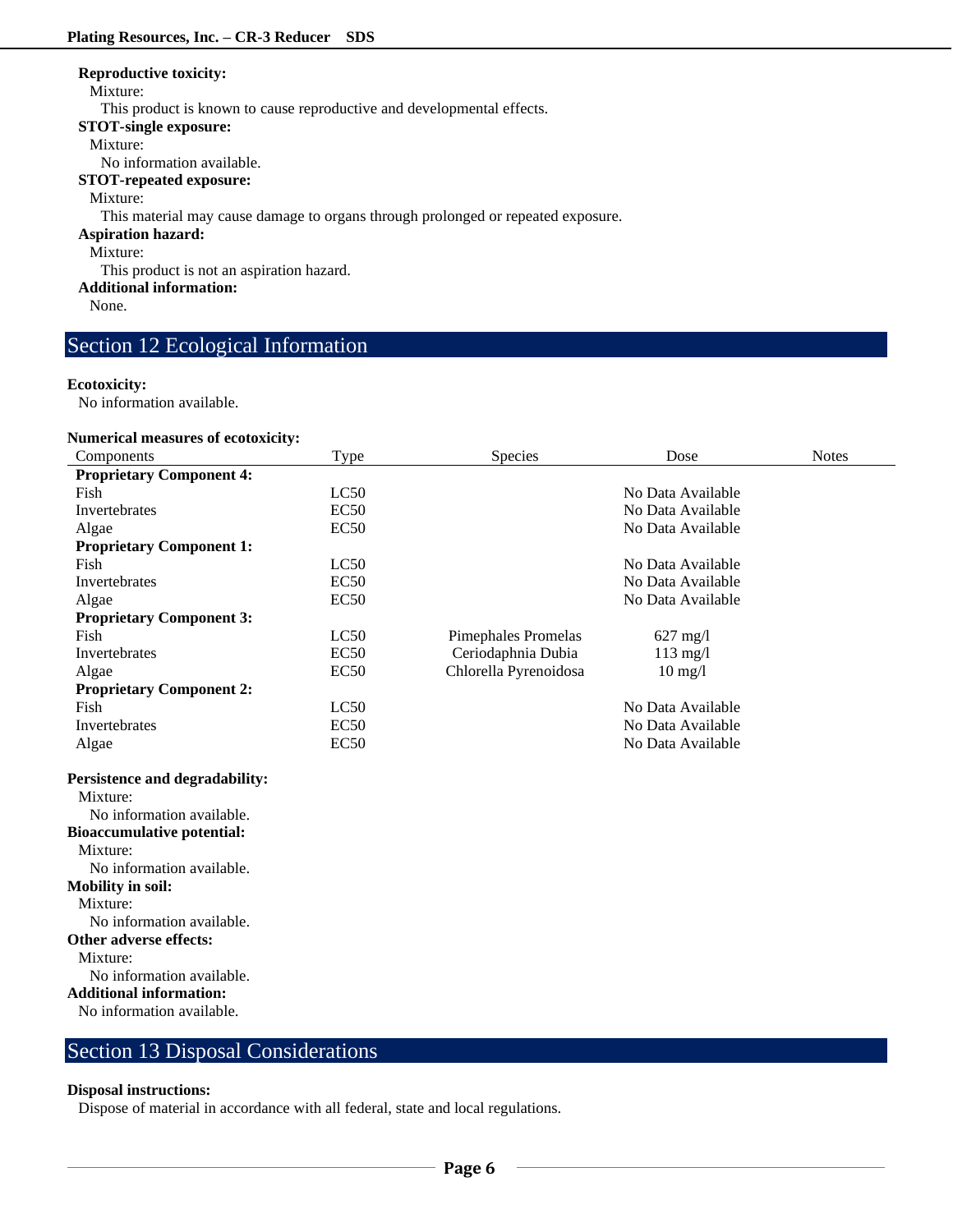### **Contaminated packaging:**

Triple rinse container and offer for recycling. Dispose of container following all federal, state and local regulations.

### **Additional Information:**

No additional information available.

### Section 14 Transport Information

**DOT:** Not classified.

### Section 15 Regulatory Information

### **Federal regulations: SARA 311/312 Hazard categories:**  Immediate (Acute) Health Hazard. Immediate (Acute) Health Hazard. Delayed (Chronic) Health Hazard. Reactivity Hazard. **SARA 302 Extremely hazardous substance:** Proprietary Component 1. **SARA 304 Emergency release notification:** Proprietary Component 1. **SARA 311/312 Hazardous chemical:** Yes. **SARA 313 Toxic Release Inventory (TRI) report:** Proprietary Component 1. Proprietary Component 4. **CERCLA Hazardous substance list:** Proprietary Component 1 Listed. Proprietary Component 4 Reportable Quantity: 10 lbs. **Federal Insecticide, Fungicide, and Rodenticide Act (FIFRA):** This chemical is not a pesticide product. **Clean Air Act regulated substances:** None. **Clean Water Act regulated substances:** Proprietary Component 4 Reportable Quantity: 10 lbs. **U.S. state regulations: Massachusetts RTK Substances:** Proprietary Component 1 Listed. **New Jersey RTK Substances:** Proprietary Component 1 Listed. Proprietary Component 2 Listed. **Pennsylvania RTK Substance:** Proprietary Component 1 Listed. Proprietary Component 2 Listed. **Rhodes Island RTK Substances:** Proprietary Component 1 Listed. **Canadian regulations: Canadian Ingredient Disclosure List substances:** None listed. **WHMIS classification:**

Not classified.